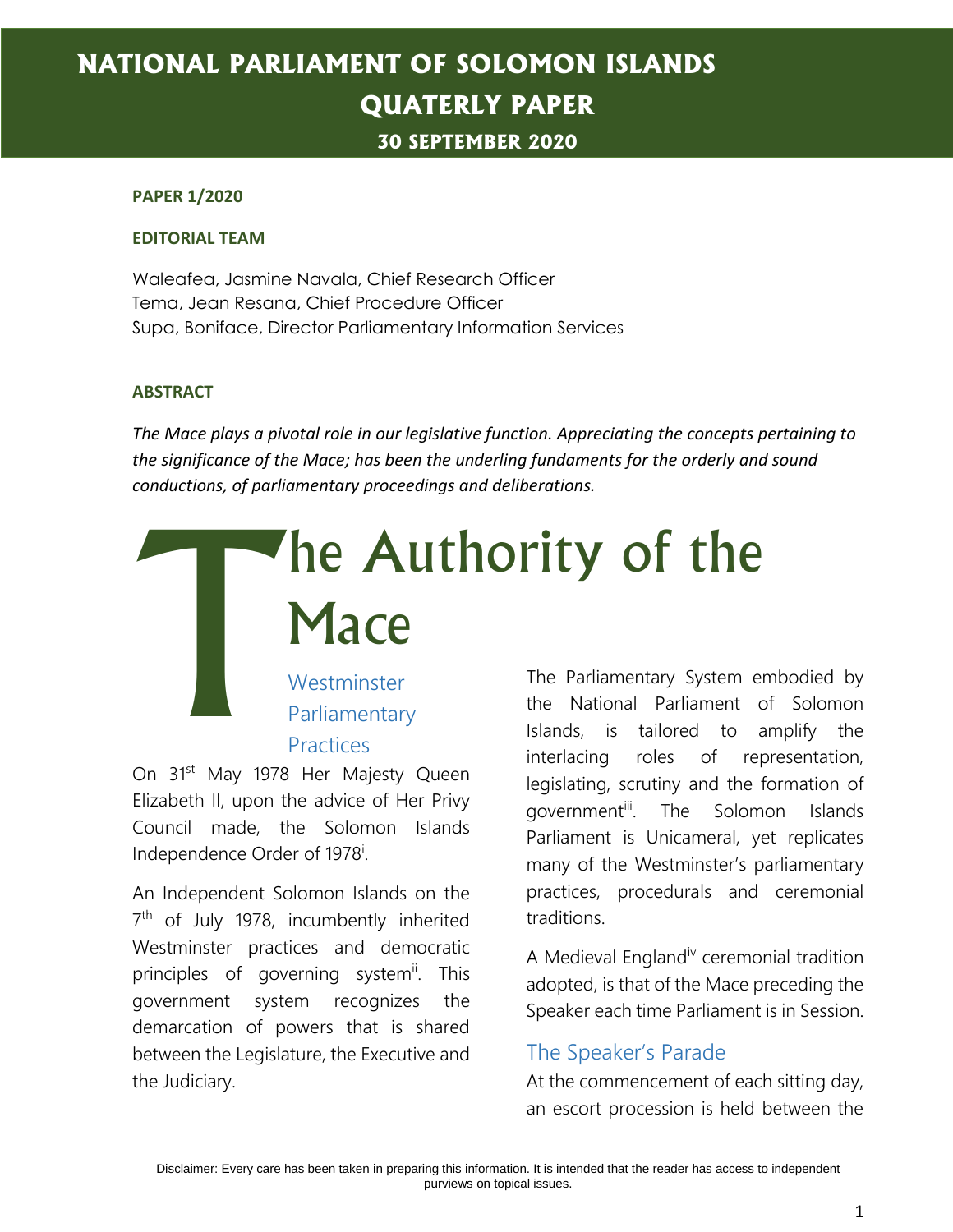Speaker's Office and House (Eastern Doors of the Chambers). The procession is called the "Speaker's parade", led by uniformed guards walking at a slow and formal pace<sup>v</sup>.

The Speaker's entrance was proclaimed by three pounds on the eastern door and a hail by the Sergeant-At-Arms.

The Sergeant-At-Arms who is the custodian of the Mace and is responsible for bearing the Mace. The Mace is customarily placed upon the right shoulder as he precedes the Speaker at the beginning and ending of each day's sitting.

The origins of the Speaker's Parade in the House of Commons (United Kingdom) is still unclear. However two predominate theories exists. One suggests that early Speakers are routinely accompanied by bodyguards as a security precaution for such esteem position. This protocol can be proven by the ever accompanying presence of the Sergeant-at-Arms to all statutory duties and events.

The other factor could have been, that Commoner's proceedings often begins with prayers led by a Chaplain; hence the original procession may have been associated with some more elaborated form of worship<sup>vi</sup>. The adorning dressing code, originally worn on those occasions, were said to have been a spectacular event to watch!

### Significance of the Mace

The Mace upon its entry into the Chambers, is usually placed at the Clerk's Table. The Clerk's Table refers to where the Clerk and his Table Assistants are seated during the proceedings of Parliament.

The Mace is a symbol of the House and signifies the Speaker's authority. It empowers his presiding role in the Chambers. In light of this significance, the Speaker's decisions are finalvii.

The presence of the Mace purports the impartial observation and interpretation of parliamentary rules and traditions - both written and unwritten by the Speaker. This fortifies the enforcement of a peaceful, orderly and civil conduction of the meeting. It also forbears the impression for a fair participation by all Membersviii.

The Speaker may exercise his powers to Veto in events of an indivisible. The Speaker can also issue a warrant of arrest of Members and admitted personnelix who have behaved in contrary to expected codes of behavior enlisted in Standing Orders 37 of the National Parliament of Solomon Islands.

There are times when the Mace is not being displayed in the Chamber and is rather placed beneath the Clerk's Table<sup>x</sup>. One of which is during the First Meeting of Parliament, when a new Speaker is to be elected<sup>xi</sup>. Second is, when the Speaker leaves his Chair and assumes the role of a Chairman during the Committee of the Whole<sup>xii</sup> and the Committee of Supply<sup>xiii</sup>. And third is, when the House suspends for reasons mentioned by the Speaker<sup>xiv</sup>.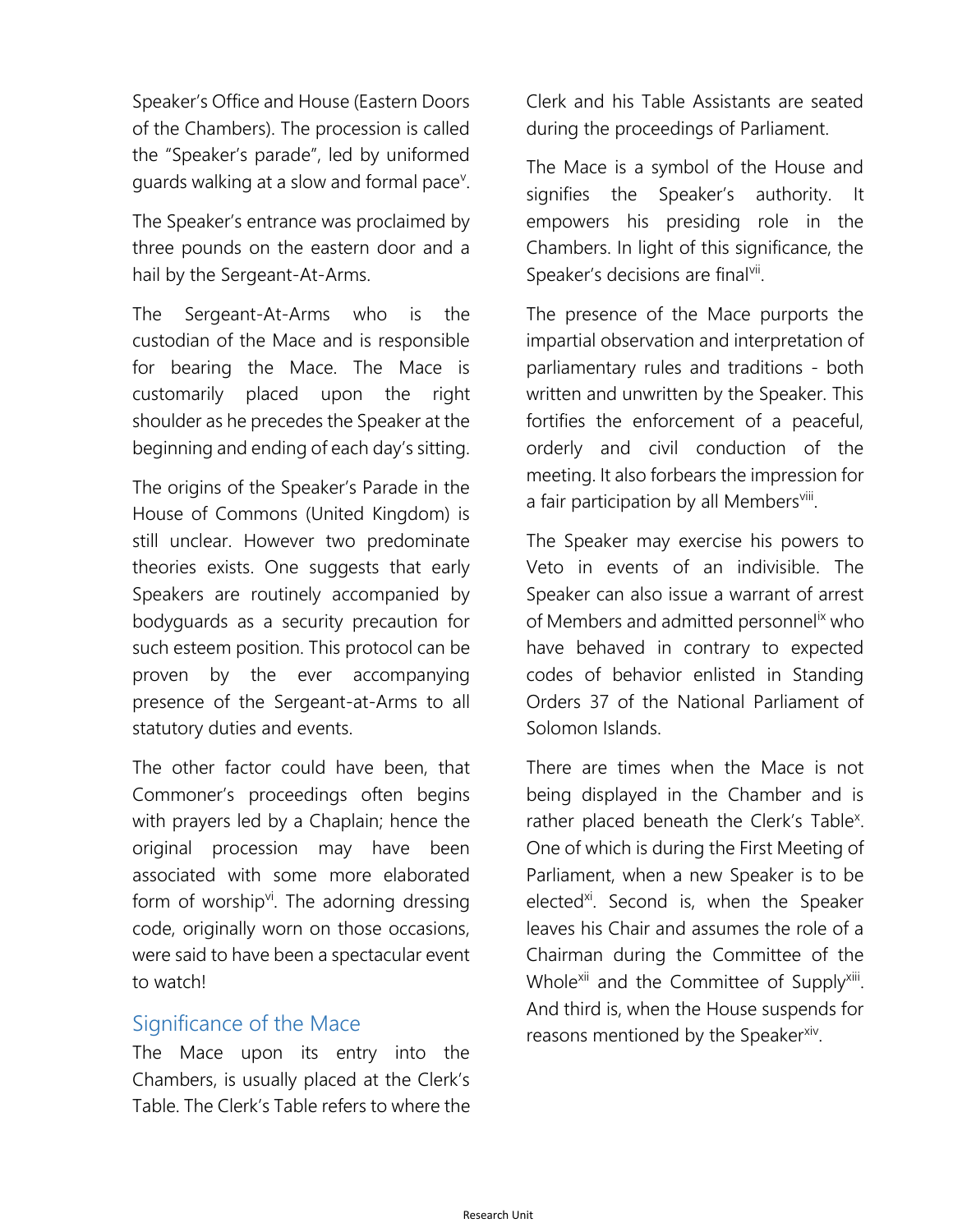# The Presiding Role

The Speaker's presiding role is pertained to an independent but pivotal opinion on matters of the proceedings, given his multi-faceted role<sup>xv</sup>. Here the Speaker executes his roles; part-refereeing, partchairing and part symbolizing a representative of the Commons as a whole $^{xvi}$ , whereby he is empowered to;

- o control the debate in Parliament
- o decide who to speak
- o decide on the businesses that are to be discussed in Parliament
- o allow for urgent questions and emergency debates
- o casting of a vote in the event of an indivisible; and
- o uphold parliamentary rulings

Significantly the Speaker's conduct is expected be in accordance to the Constitution and the Standing Orders. Therefore, a Speaker's decision should not in any way, arbitrary<sup>xvii</sup>.

For the National Parliament of Solomon Islands, it is on rare occasions that a Speaker's decision is being challenged. But on such occasions, whether it be in Court or on the floor of Parliament, it sets the precedent and a point of reference for future rulings.

However in some parts of the globe now, there is a growing consensus, that a Speaker's decisions should not be opened to judicial review<sup>xviii</sup>.

## A Mace into the Future

It is of legislative importance that Parliamentary Members and Committees

place confidence in the integrity of our parliamentary system, as symbolized by the impartiality of the Mace being displayed in the Chamber. The significance of the Mace is fundamentally comforting in that, national discussions are inclined to by an autonomous standing, pursuant at all times, for a good cause.

Though the Mace can only be displayed in Parliament, its pivotal significance should be a replicated democratic beacon; transpiring a harmonious parliamentary and political deliberation, at all levels.

The current Mace used at the National Parliament of Solomon Islands, was gifted in 1977<sup>xix</sup> by the Government and people of New Zealand to Solomon Islands, for the commemoration of its Independence. The Mace is a meter plus in length and weighs around 5 Kilogram<sup>xx</sup>. It is carved from Kauri<sup>xxi</sup> (Coniferous Tree), a sacred tree to native New Zealand. The inner laid and etched designing of traditional totems found on the Mace, were crafted by a local.

Notwithstanding the significance of a Mace, it is a totem that exists with Parliament and its legislative history. Therefore, some Parliaments have given critical consideration by having in place transitional plans.

These may include incidents whereby an inevitable damage is brought about to this significant artifact; or should there be a need for a replacement with something authentic, and yet symbolic to the country and its indigenous cultures.

Disclaimer: Every care has been taken in preparing this information. It is intended that the reader has access to independent purviews on topical issues.